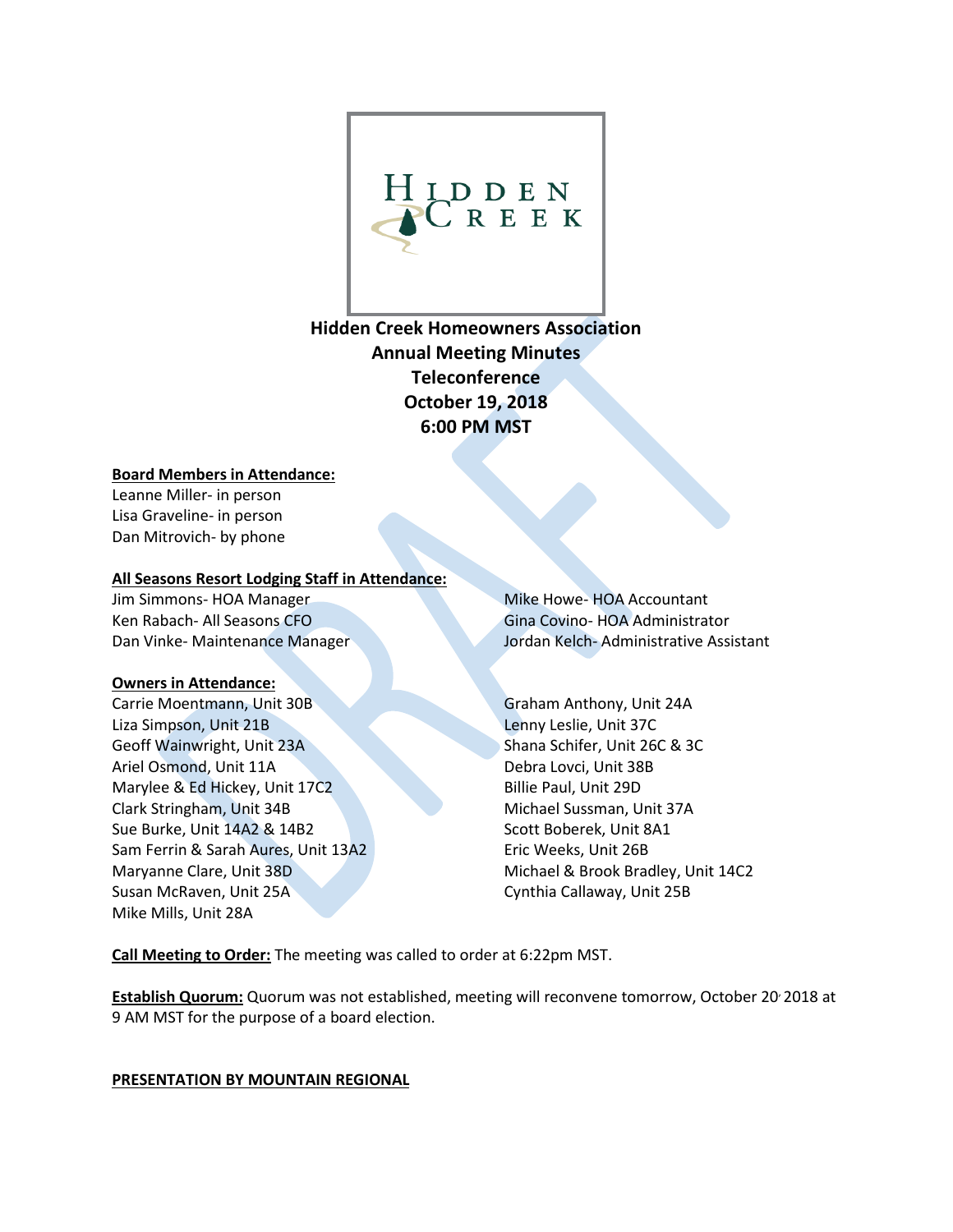- Improvement in fire flow capability
- Improvement in level of service, reliability
- 400-foot water main addition. Benefits of water main addition include:
	- o Doubles available fire flow to meet PCFD requirements
	- o System redundancy/reliability- water can feed from two directions limiting outages for repairs and maintenance
- Construct new valve facility in parking lot near Cedar Lane- Benefits of this building include:
	- o Increased water throughout
	- o System redundancy/reliability
	- o Disinfection station
- Construction to begin spring of 2019
- \$61.80 base rate and 3% usage rate increase going into effect January 2019

#### **APPROVAL OF MEETING MINUTES**

Ariel Osmond made a motion to approve the meeting minutes. Carrie Moentmann seconds. Approved unanimously. Motion carries.

#### **FINANCIAL UPDATE**

#### **Budget**-**to**-**Actual Variance Reports**

Due to the timing variances of certain projects and expenses, the Hidden Creek HOA is showing an increase in the budgeted net change of funds of \$3,595 for this reporting period, the Association is happy to report that it ended with a surplus of \$3,888 for the period. This is a \$293 favorable variance for the period. Overall, Hidden Creek HOA has a surplus of funds in the amount of \$24,198 year-to-date, which is primarily related to budget saving variances in general and administration, repairs and maintenance, supplies, & utilities.

#### **September 2018 Revenues:**

The total revenue budgeted for this period is \$65,404, while actual revenue earned is \$65,143. This \$261 variance in revenue is primarily attributable to the following:

• Other Income: this account fluctuates from month to month based upon the activity of members needing parking passes, application fee costs, etc… This period the revenue was less than the \$400 budget.

#### **September 2018 Expenses:**

Period actual expenses of \$61,255 which was less than budgeted period expenses. This was a 0.9% less than budgeted or a favorable variance of approximately \$293. Significant variances of specific line item expenses include:

- Maintenance wages: this account was over budget by \$1,533 during the period which was primarily related to the extra funds allocated to disburse the remaining mulch through-out the property. This overage was approved by the board during Septembers board meeting.
- Pool Attendant: the \$720 overage was caused from the pool attendant labor. Year-to-Date this line item is ~\$1,000 over than budget.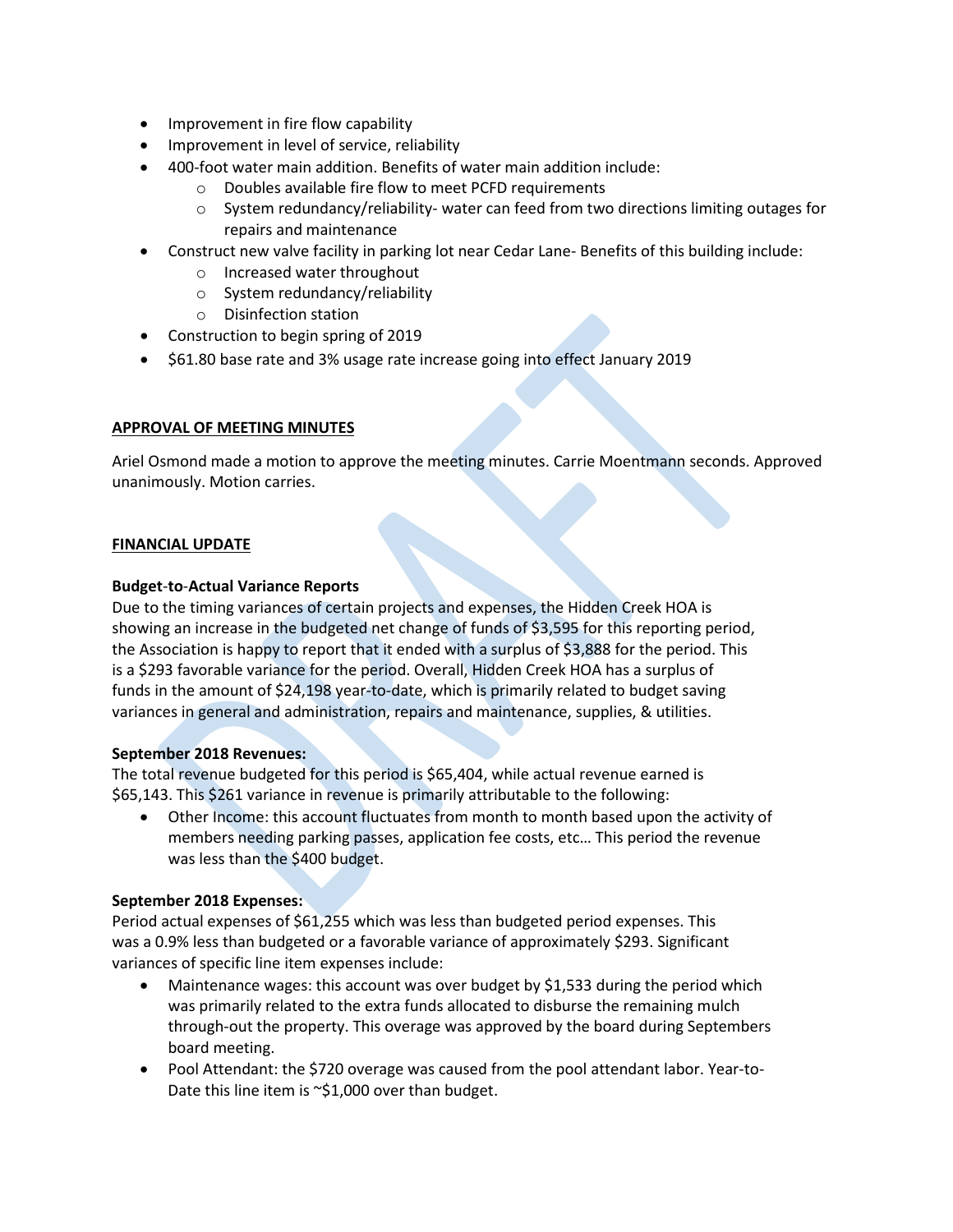### **Capital Reserve Budget vs. Actuals for the Period Ended September 30, 2018**

- Unanticipated capital expenses**:** There were no unanticipated capital expense during the month of September. The total balance year-to-date for the unplanned capital expenses are \$1,745.61
- Planned capital expenses: There was no activity during the month of September for capital expenses. Year-to-date the planned capital projects have a balance of \$76,719. This balance reflects ~\$60k in asphalt expenses and ~\$16,658 in heat tape expenses.

### **MAINTENANCE UPDATE**

# **Capital projects on queue**

- **1. Asphalt:** To begin April/May of 2019
- **2. Concrete:** Bid options exhausted. No further bids received and unable to get return visits from Laudi or Triple A concrete
- **3. Roof Replacements 2019**
- **4. Community Lighting:** Walk and talk with Gregory next week
- **5. Dumpster Enclosures:** 2 bids secured- MGM bid \$2000 for repair \$4000 for new ones (estimating an additional \$500 for powder coating).
- **6. Decking:**
	- o Repair/replacement continued in Spring
	- o Step and Stringer bids for possible replacement this fall

# **Projects to start**

- B&B Landscape on queue for French drain installation
- Mountain Regional changeover / Pump house & water line installation
- GTC to turn heat tape back on and do final inspection
- All gutters will be cleaned in October
- Building/unit number options (pictures emailed)
- Garage doors New options and new letter to be sent
- Pest control services: Bid for pest control services presented by Dan Vinke to the board: \$3,300/mo. Dan to reconnect with company, ask about rodents in particular. Lisa suggests addressing the areas with obvious issues. Dan Mitrovich asked for specific bait information.
- Altitude Maintenance to hand winter snow removal 18/19

#### **New projects**

- Xeriscape designs from High Mountain Garden
- Stone façade repair on townhomes continued
- Kiddie pool options continued talks with pool vendors about options for 2019

#### **Completed Projects**

- 3 deck landings completed in Trex
- Concrete grinding property-wide on uneven sidewalks